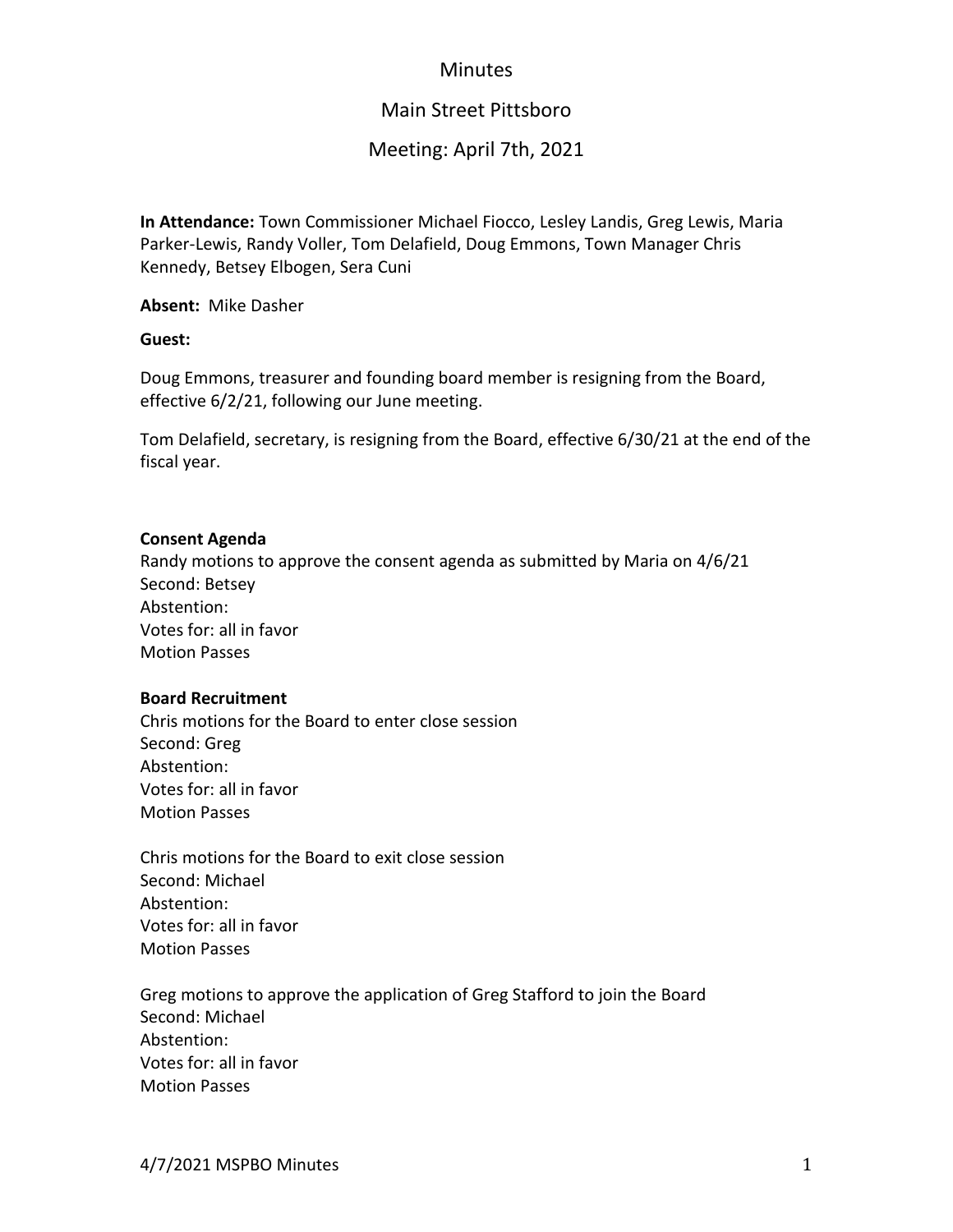### **Communications Plan**

- Goal is to split our plan into two groups: items that we can incorporate immediately and items that we can work towards
- Things we can do immediately:
	- o Get everything we can on the website: minutes, audits, budget, annual report, downtown vision plan, etc.
		- Only post minutes from this year. Note that all other minutes are available upon request
		- **E** Lesley to work with **Sara** to post to our current website
	- o Add emails for each person to the website with the Main Street domain
		- Each with a consistent email signature, including a logo, link to our website, etc.
	- o Announce our meetings on social media and include instructions on how to listen in if you would like
- We are in a communication deficit; we need to over-communicate to get our story out there and engage the public in a multi-faceted way.
- We do need to represent ourselves and publish our accomplishments. We do make a difference downtown, and it is not self-evident as people are left to draw their own conclusions.
- Target audiences each requiring different messaging and reached via a different medium/channel
	- o Elected officials
	- o Property owners
	- o Business owners
	- o Downtown residents
	- o Investors / donors
	- o General public
- Quarterly updates are required by our agreement with the Town. They are satisfied by the following:
	- o Presentation to the Town Board of Commission prior to the budget
	- o Quarterly presentations
	- o Presentation 45 days following the end of the fiscal year
- Should present to the County quarterly as well and should present in the same month to the Town & County to save on presentation prep time.
- Presentations at the Town and County Board of Commissioners meetings would help with our media exposure because various media outlets cover each meeting
- Main Street Pittsboro will be featured under the "Downtown" section of the Town's new website. Town's website is scheduled to go live around the end of June.

### **Executive Director**

• We should consider modeling our search process after what the Chatham EDC did, using a search committee that's made up of Board members and non-board members to get a fresh perspective and eyes on the candidates.